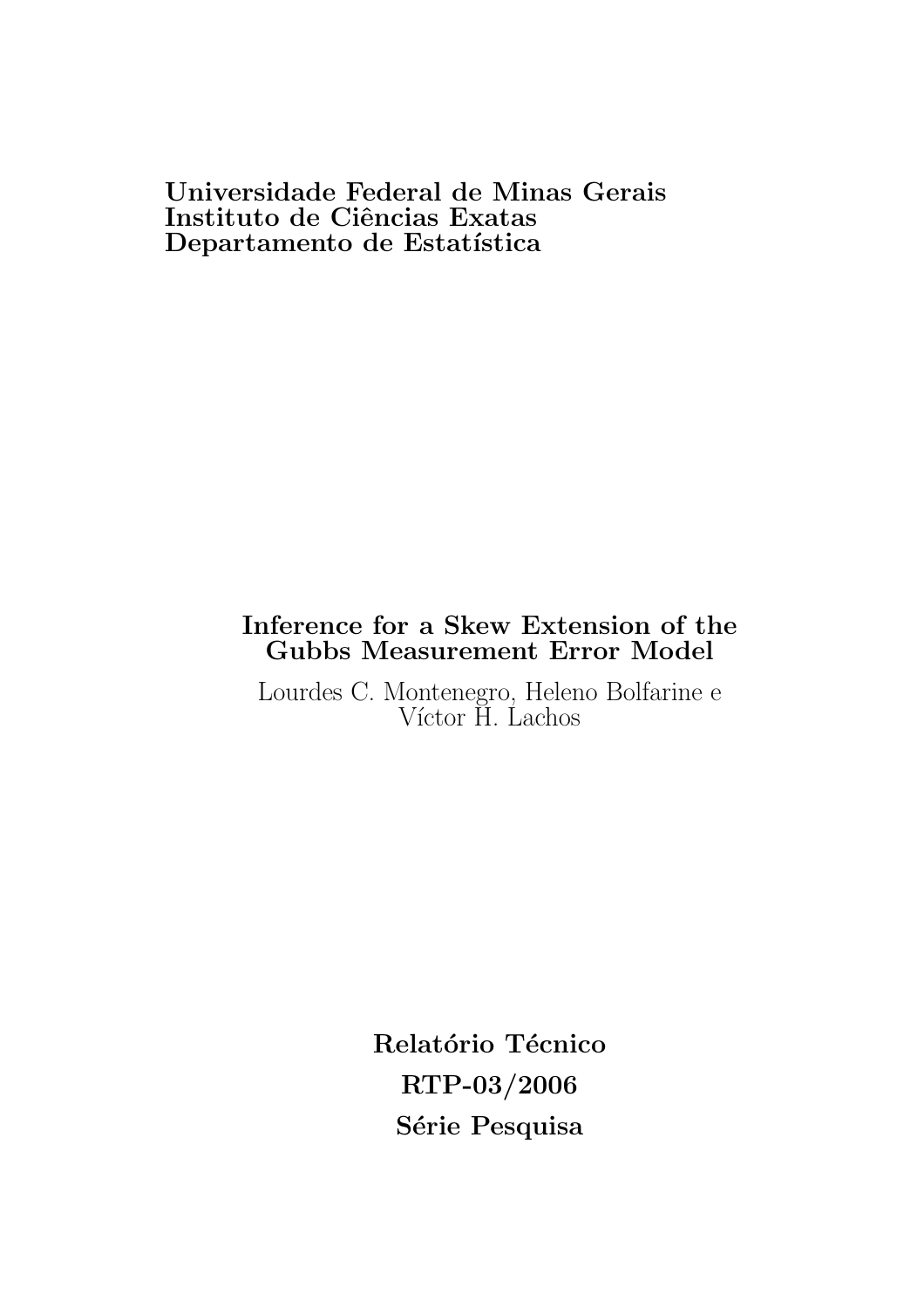# INFERENCE FOR A SKEW EXTENSION OF THE GRUBBS MEASUREMENT ERROR MODEL

Lourdes C. Montenegro<sup>1</sup> Departamento de Estatística - ICEX -UFMG Heleno Bolfarine<sup>2</sup> Departamento de Estatística - IME - USP V.H. Lachos<sup>3</sup> Departamento de Estatística - IMECC - UNICAMP

## Abstract

In this paper we discuss inferential aspects for the Grubbs model when the unknown quantity x (latent variable) follows a skew-normal distribution, extending early results given in Arellano-Valle et al. (2005b). Maximum likelihood parameter estimates are computed via the EM-algorithm. Wald and likelihood ratio type statistics are used for hypothesis testing and we explain the apparent failure of the Wald statistics in detecting skewness via the profile likelihood function. The results and methods developed in this paper are illustrated with a numerical example.

Key Words: skew-normal distribution; EM-algorithm; skewness; Grubbs model; profile likelihood.

### 1. Introduction

During the last decade, there has been growing interest for models that provide flexibility in capturing a broad range of non-normal behavior and hence, represent features of the data as adequately as possible and to reduce unrealistic assumptions. Motivation originated from data sets presenting clear indication of skewness and multi-modality (not following the symmetric normal law) in areas, such as, engineering, medicine, psychology and agriculture.

Although the normality assumption (or symmetry) is adequate in many situations, it is not appropriate when the data present non-normal behavior such as asymmetry. This is the case with the data set studied in Barnett (1969) which seems to require data transformation in order to be better approximated by the normal distribution. Azzalini

<sup>1</sup> e-mail: lourdes@est.ufmg.br

<sup>2</sup> e-mail: hbolfar@ime.usp.br

<sup>3</sup> e-mail: hlachos@ime.unicamp.br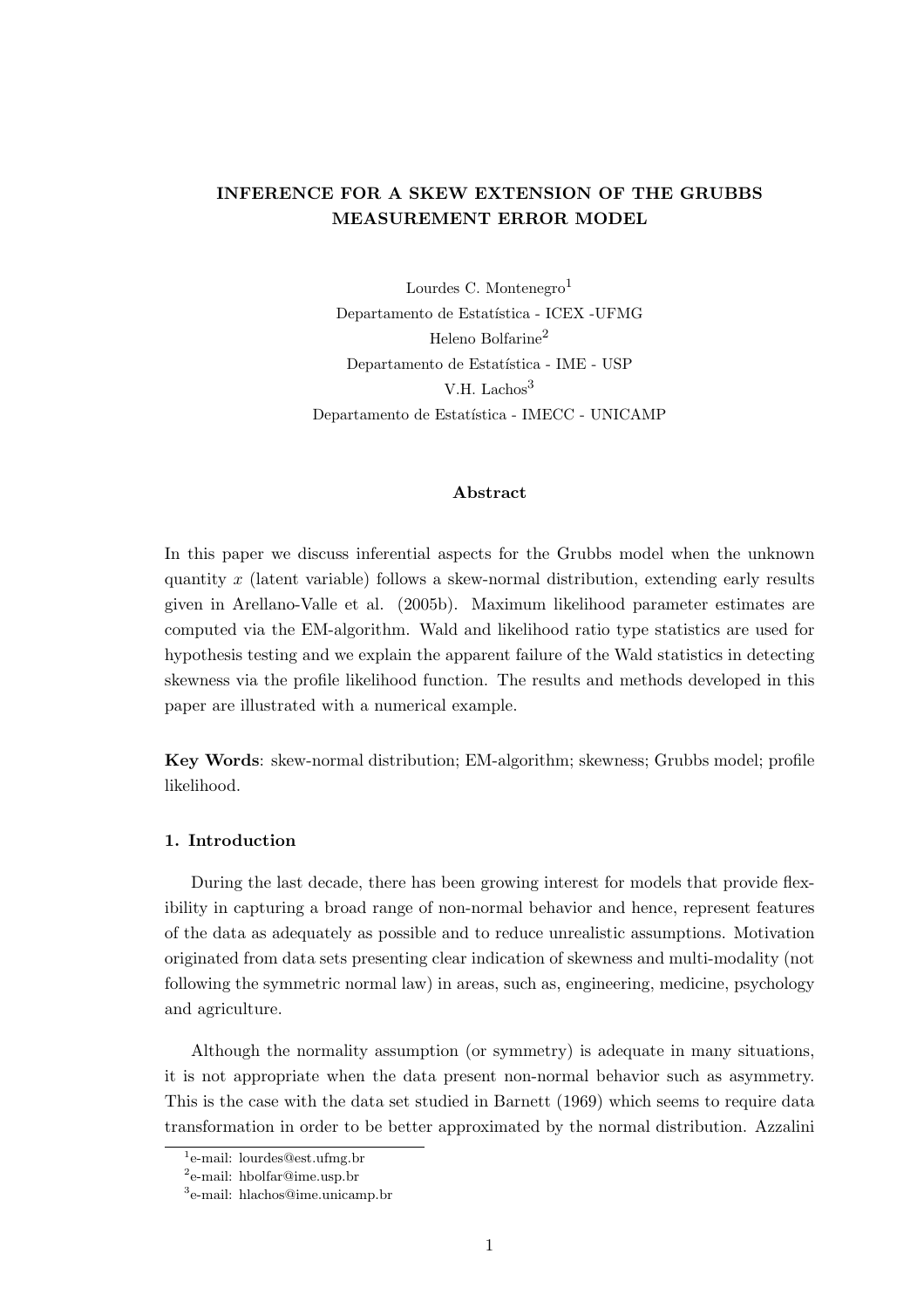and Capitanio (1999) list several reasons to avoid this method (variable transformation) if a more suitable theoretical model can be found: (i) it typically will not provide very useful information on an underlying data generation mechanism, (ii) the transformations are usually on each component separately, and achievement of joint normality is only hoped for; (iii) the transformed variables are more difficult to deal with regarding interpretation, especially when each variable is transformed using a different function; (iv) multivariate homoscedasticity often requires a different transformation than the one to get normality; and (v) a model for one set of data may often not be found applicable to subsequent sets. Thus, in order to accommodating such departures, we pursue a goal toward flexibility and tractability, adopting a general class of models which comprises the normal one as a proper element.

The skew-normal family was introduced by Azzalini (1985) in a univariate context, whereas Azzalini and Dalla-Valle (1996) introduced the multivariate version. In this family, a shape parameter regulates the skewness of the distribution, allowing for a continuous transition from non-normality to normality. Since the pioneer work of Azzalini (1985) we have observed an ever growing interest in the skew-normal distribution and applications to many different models have flourished in the literature (see Arellano Valle et al., 2005a, Arellano Valle et al., 2005b; Bazan et al., 2005).

In our work we concentrate on a special case of the so-called fundamental skewnormal distribution of Arellano-Valle and Genton (2004). Specifically, here we say that a k-dimensional random vector y has a multivariate skew-normal distribution with location parameter  $\mu$ , scale matrix  $\Psi$  (positive definite), and skewness parameter vector  $\lambda$ , which will be denoted by  $SN_k(\mu, \Psi, \lambda)$ , if its probability density function is given by

$$
f(\mathbf{y}) = 2\phi_k(\mathbf{y}|\boldsymbol{\mu}, \boldsymbol{\Psi})\Phi_1(\boldsymbol{\lambda}^\top\boldsymbol{\Psi}^{-1/2}(\mathbf{y} - \boldsymbol{\mu})), \quad \mathbf{y} \in \mathbb{R}^k,
$$
 (1)

where  $\phi_k(\cdot|\mu, \Psi)$  stands for the density function (pdf) of the k-variate normal distribution with mean vector  $\mu$  and covariate matrix  $\Psi$ ,  $\Phi_1(.)$  represents the cumulative distribution function (cdf) of the standard normal distribution, and  $\Psi^{-1/2}$  satisfies  $\Psi^{-1/2}\Psi^{-1/2} =$  $\Psi^{-1}$ . When  $\lambda = 0$ , we have that  $y \sim N_k(\mu, \Psi)$ . The stochastic representation of a skew-normal random variable, which can be used to simulate random realizations from y, is given by

$$
\mathbf{y} \stackrel{d}{=} \boldsymbol{\mu} + \boldsymbol{\Psi}^{1/2} (\boldsymbol{\delta} |T_0| + (\mathbf{I}_k - \boldsymbol{\delta} \boldsymbol{\delta}^\top)^{1/2} \mathbf{T}_1), \quad \text{with} \quad \boldsymbol{\delta} = \frac{\boldsymbol{\lambda}}{\sqrt{1 + \boldsymbol{\lambda}^\top \boldsymbol{\lambda}}},\tag{2}
$$

where  $T_0 \sim N_1(0, 1)$  and  $\mathbf{T}_1 \sim N_k(\mathbf{0}, \mathbf{I}_k)$  are independent, and "  $\stackrel{d}{=}$  " meaning "distributed as". For more details on this approach, see Arellano-Valle and Genton (2005) and Arellano-Valle et al. (2005a). Note in (1) that when  $k = 1$  we obtain the univariate skewnormal distribution introduced by Azzalini (1985) and (2) is reduced to the stochastic representation obtained in Henze (1986).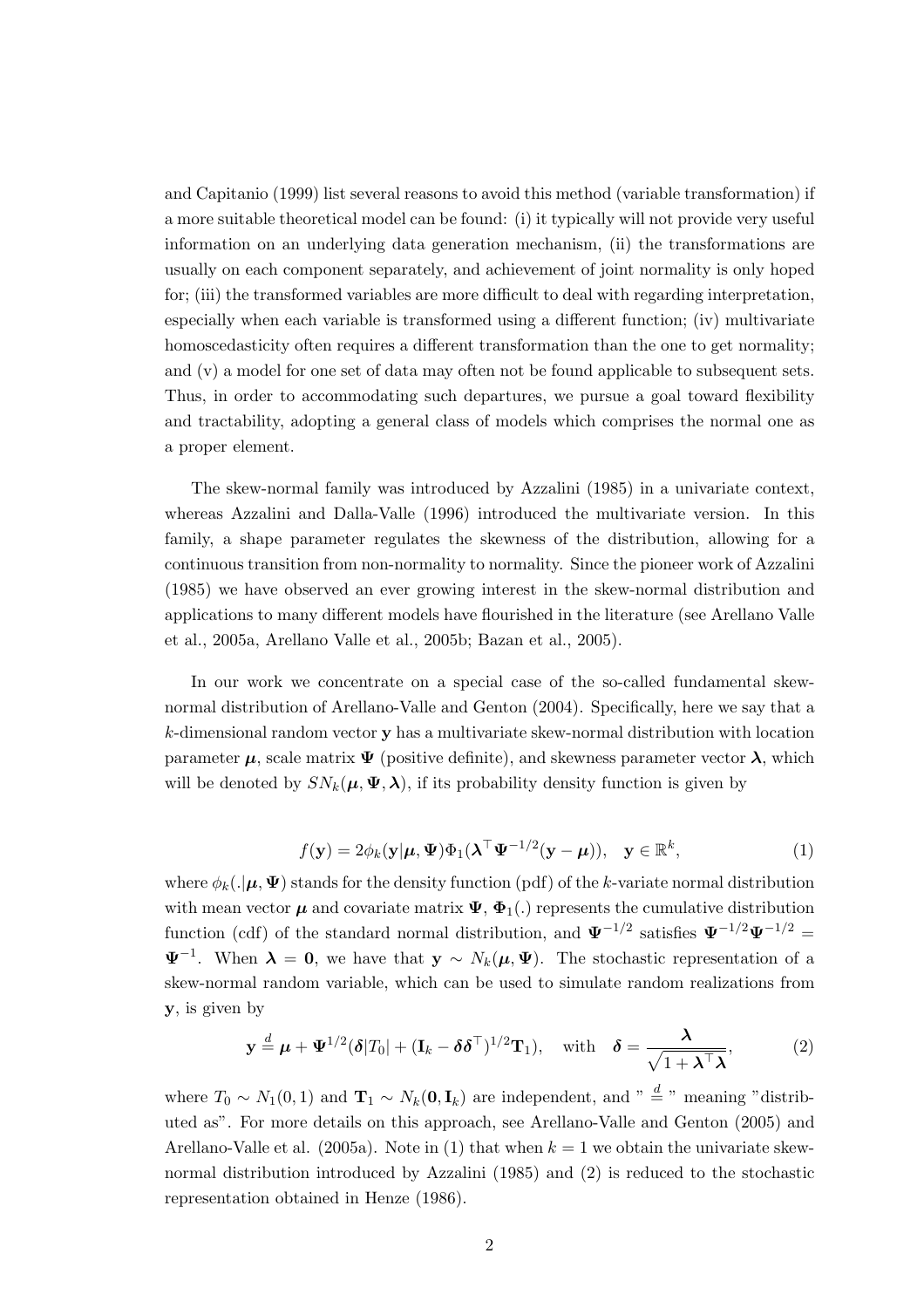The Grubbs model is typically used in method comparison studies to assess the relative agreement between two or more analytical methods (or instruments) that measure the same quantity of interest. The primary objective is to see wether the two or more methods produce the same error in measurement. In this paper we extend the usual normal structural Grubbs model to a class of skew-normal Grubbs model (henceforth abbreviated as SN-GM), meaning that the true covariate (quantity of interest) is distributed according to the skew-normal distribution.

The paper is organized as follows. Section 2 covers model formulation as well as some inferential results. In Section 3, we present the EM-algorithm for parameter estimation. In Section 4 we propose testing statistics for some hypothesis of interest. Finally, an illustrative example previously analyzed under normal Grubbs model (henceforth abbreviated as N-GM) is reanalyzed in Section 5.

#### 2. The model

Suppose that we have at our disposal  $p \geq 2$  instruments for measuring a characteristic of interest x in a group of n experimental units. Let  $x_i$ , the unobserved (true) covariate value corresponding to unit i and  $y_{ij}$  the measured value obtained with the instrument j in unit i,  $i = 1, \ldots, n$  and  $j = 1, \ldots, p$ . Relating these variables we consider the model (see Grubbs, 1948, 1973, 1983),

$$
\mathbf{y}_i = \mathbf{a} + \mathbf{1}_p x_i + \boldsymbol{\epsilon}_i,\tag{3}
$$

 $i = 1, \ldots, n$ , where  $\mathbf{a} = (0, \boldsymbol{\alpha}^{\top})^{\top} = (0, \alpha_2, \ldots, \alpha_p)^{\top}$  and  $\mathbf{1}_p = (1, \ldots, 1)^{\top}$  are  $p \times 1$ vectors;  $\mathbf{y}_i = (y_{i1}, \dots, y_{ip})^\top$  and  $\boldsymbol{\epsilon}_i = (\epsilon_{i1}, \dots, \epsilon_{ip})^\top$  (the error vector) are  $p \times 1$  random vectors. In this case, we are supposing that the first instrument is a reference one that will be compared to the remaining  $p-1$  instruments. We assume that  $(x_i, \epsilon_i^{\top})^{\top}$  follows a  $(p+1)$ -variate skew-normal distribution, that is,

$$
\begin{pmatrix} x_i \\ \epsilon_i \end{pmatrix} \stackrel{\text{ind}}{\sim} S N_{p+1} \left( \begin{pmatrix} \mu_x \\ \mathbf{0} \end{pmatrix}, D(\phi_x, \phi_i), \begin{pmatrix} \lambda_x \\ \mathbf{0} \end{pmatrix} \right), \tag{4}
$$

 $i = 1, \ldots, n$ , where  $D(\phi_x, \phi_i)$  denoting a diagonal matrix with elements  $\phi_x$  and  $\phi =$  $(\phi_1, \ldots, \phi_p)^\top$ . According to Arellano-Valle and Genton (2004), this formulation implies that

$$
\epsilon_i \stackrel{\text{iid}}{\sim} N_p(0, D(\phi)) \text{ and } x_i \stackrel{\text{iid}}{\sim} SN_1(\mu_x, \phi_x, \lambda_x), \tag{5}
$$

all independent,  $i = 1, \ldots, n$ . This model is considering, for instance, in the case of the data set in Barnett (1969), that the distribution of the vital capacity of the human lung is not symmetrically distributed in the population and since  $\epsilon_i$  is related to model error,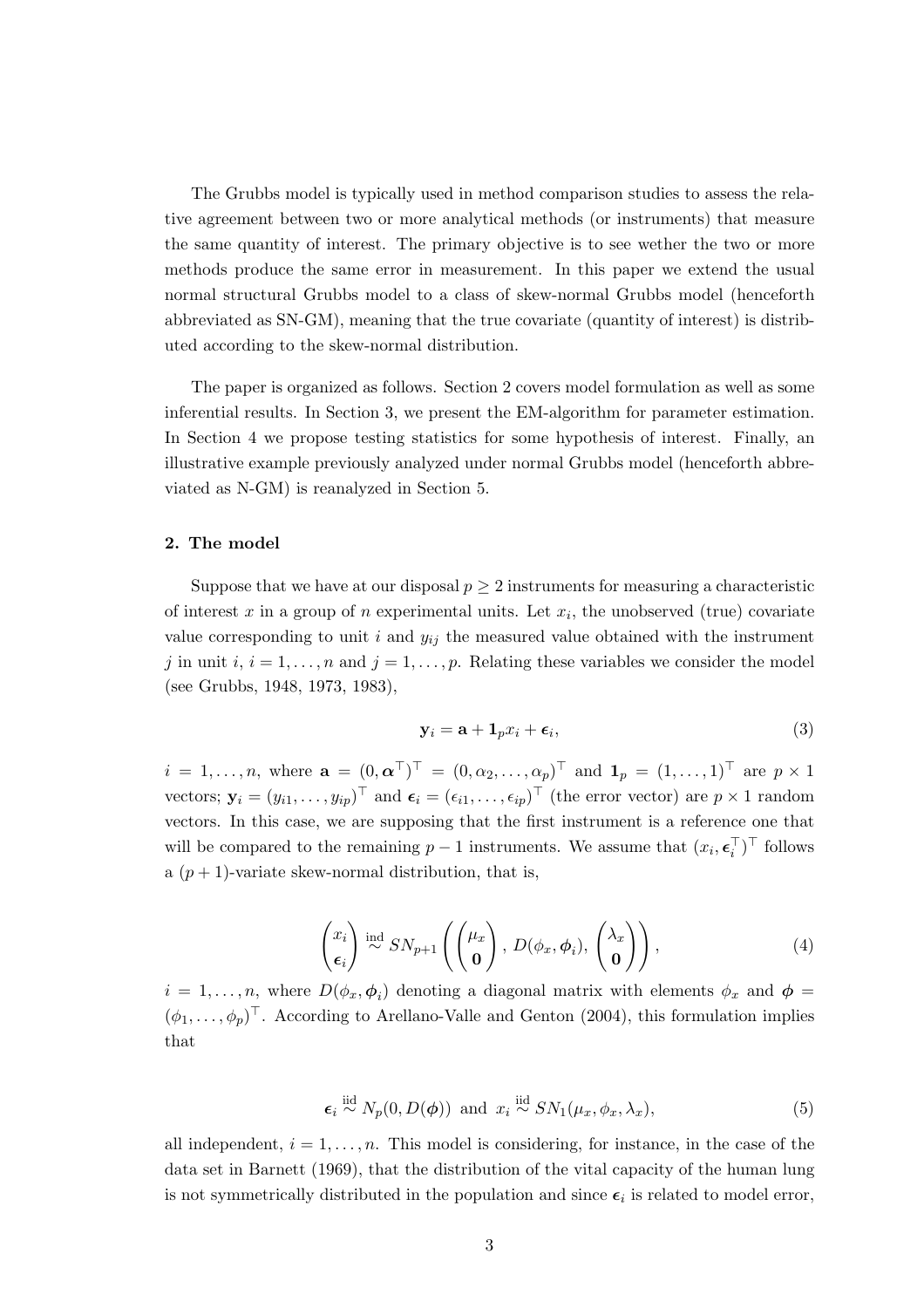is expected to be normally distributed (and with mean zero). Moreover, by supposing that the true unobserved covariate  $(x)$  follows a skew-normal distribution, our model takes a step beyond a normal structural model.

Classical inference on the parameter vector  $\boldsymbol{\theta} = (\boldsymbol{\alpha}^\top, \boldsymbol{\phi}^\top, \mu_x, \phi_x, \lambda_x)^\top$  in this type of model is based on the marginal distribution for the response  $y_i$  which, as shown next, has marginally, a multivariate skew-normal distribution.

Proposition 1. Under the Grubbs model defined in  $(3)-(5)$  it follows that the marginal distribution of  $y_i$  is given by

$$
f(\mathbf{y}_i|\boldsymbol{\theta}) = 2\phi_p(\mathbf{y}_i|\boldsymbol{\mu}, \boldsymbol{\Sigma})\Phi_1(\bar{\boldsymbol{\lambda}}_x^{\top}\boldsymbol{\Sigma}^{-1/2}(\mathbf{y}_i - \boldsymbol{\mu})),
$$
\n(6)

$$
i = 1, ..., n, \text{ i.e., } \mathbf{y}_i \stackrel{\text{iid}}{\sim} SN_p(\boldsymbol{\mu}, \boldsymbol{\Sigma}, \bar{\boldsymbol{\lambda}}_x), \text{ with } \boldsymbol{\mu} = \mathbf{a} + \mathbf{1}_p \mu_x, \ \boldsymbol{\Sigma} = D(\boldsymbol{\phi}) + \phi_x \mathbf{1}_p \mathbf{1}_p^{\top},
$$

$$
\bar{\boldsymbol{\lambda}}_x = \frac{\lambda_x \phi_x \boldsymbol{\Sigma}^{-1/2} \mathbf{1}_p}{\sqrt{\phi_x + \lambda_x^2 \Lambda_x}}, \text{ where } \Lambda_x = (\phi_x^{-1} + \mathbf{1}_p^{\top} D^{-1}(\boldsymbol{\phi}) \mathbf{1}_p)^{-1}.
$$

Proof. The proof is direct by using Lemmas 1 and 2 from Arellano-Valle et al. (2005a).

Thus, the log-likelihood function for  $\theta$  given the observed sample  $\mathbf{y} = (\mathbf{y}_1^\top, \dots, \mathbf{y}_n^\top)^\top$ is given by

$$
\ell(\boldsymbol{\theta}) = \sum_{i=1}^{n} \ell_i(\boldsymbol{\theta}),
$$
\n(7)

where

$$
\ell_i(\boldsymbol{\theta}) = \log(2) - \frac{p}{2}\log(2\pi) - \frac{1}{2}\log|\mathbf{\Sigma}| - \frac{1}{2}d_i + \log(K_i),\tag{8}
$$

 $i = 1, \ldots, n$ , with  $d_i = (\mathbf{y}_i - \boldsymbol{\mu})^\top \boldsymbol{\Sigma}^{-1} (\mathbf{y}_i - \boldsymbol{\mu}), K_i = \Phi_1(\bar{\boldsymbol{\lambda}}_x^{\top} \boldsymbol{\Sigma}^{-1/2} (\mathbf{y}_i - \boldsymbol{\mu}))$  and  $\boldsymbol{\mu}, \boldsymbol{\Sigma}, \bar{\boldsymbol{\lambda}}_x$ as in (6).

It is also true (Arellano-Valle and Genton, 2005) that

$$
d_i = (\mathbf{y}_i - \boldsymbol{\mu})^\top \boldsymbol{\Sigma}^{-1} (\mathbf{y}_i - \boldsymbol{\mu}) \stackrel{\text{iid}}{\sim} \chi_p^2,
$$
\n(9)

 $i = 1, \ldots, n$ . Such distributional result enables checking the model adequacy in practice, as seen in Section 4. In the next section we discuss an iterative process for the parameter estimation, based on the EM algorithm.

#### 3. Likelihood based estimation

Direct maximization of the log-likelihood function (7) through the quasi-Newton method (BFGS, implemented in Matlab, R and Ox) may sometimes pose difficulties since it involves terms like  $\log \Phi(a)$ , which causes computational problems for negative  $a (a < -38$ , for example). Further, the approach does not seem too robust with respect to starting values, that is, unless good starting values are used, the direct maximization approach will typically not converge.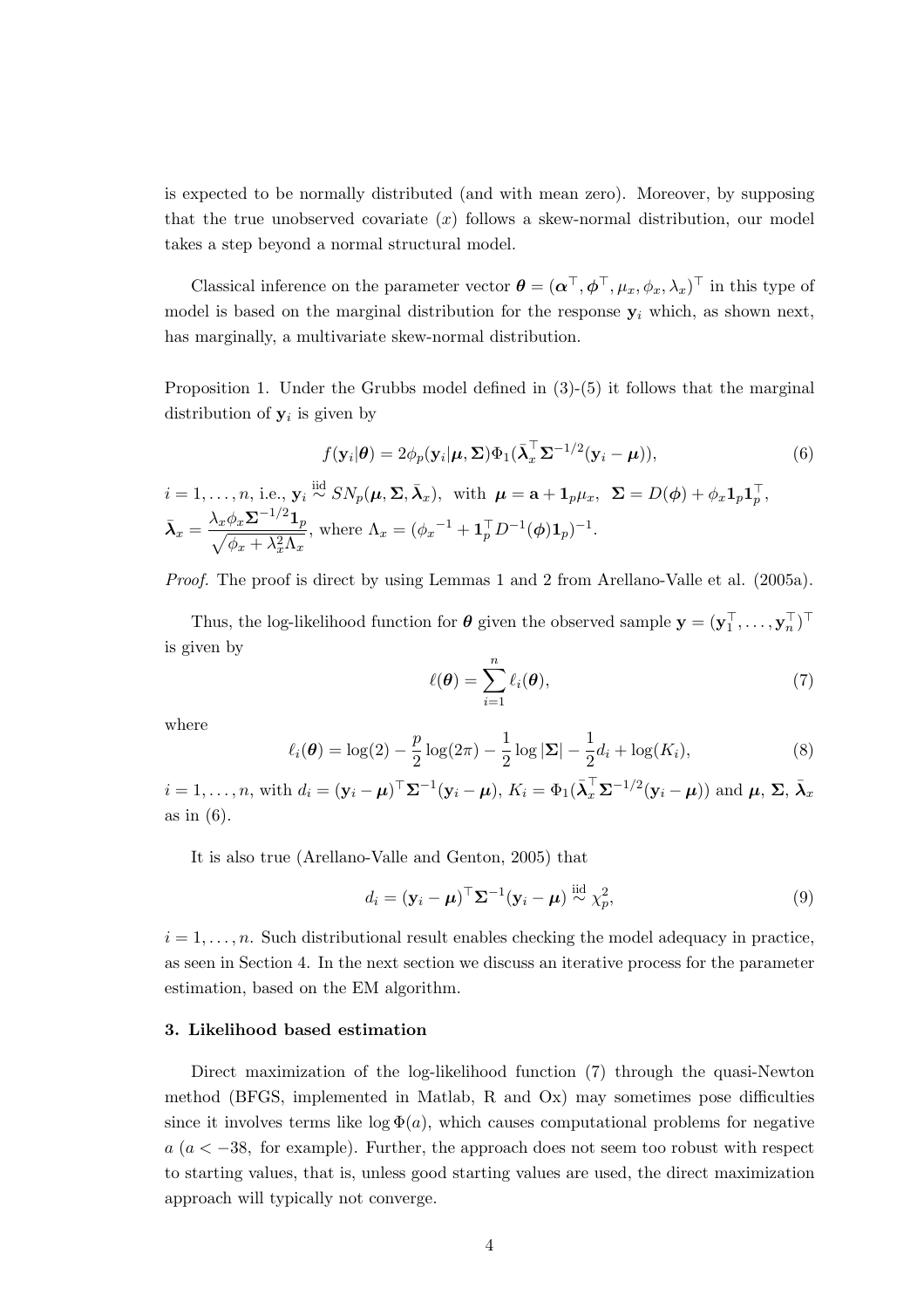The EM algorithm (Dempster, et al., 1977) is a popular iterative algorithm for ML estimation in models with incomplete data. More specifically, let y denote the observed data and s denote the missing data. The complete data  $z = (y, s)$  is y augmented with s, the missing data. We denote by  $\ell_c(\theta|\mathbf{y}, \mathbf{s}), \theta \in \Theta$ , the complete-data log-likelihood function and by  $Q(\theta, \theta^{(m-1)})$ , the expected value of the complete-data log-likelihood with respect to the unknown data s given the observed data y and the current parameter estimates. Hence, let

$$
Q(\boldsymbol{\theta}, \boldsymbol{\theta}^{(m-1)}) = E[\ell_c(\boldsymbol{\theta}|\mathbf{y}, \mathbf{s})|\mathbf{y}, \boldsymbol{\theta}^{(m-1)}],
$$

where  $\boldsymbol{\theta}^{(m-1)}$  are the current parameters estimates used to evaluate the expectation and  $\theta$  are the new parameter values optimized to increase Q.

Each iteration of the EM algorithm involves two steps, the expectation step and the maximization step:

E-step: Compute 
$$
Q(\theta, \theta^{(m-1)})
$$
 as a function of  $\theta$ ;

M-step: Find  $\theta^{(m)}$  such that  $Q(\theta^{(m)}, \theta^{(m-1)}) = \max_{\theta \in \Theta} Q(\theta, \theta^{(m-1)})$ .

Each iteration of the EM algorithm increases the likelihood function  $\ell(\theta)$  and the EM algorithm typically converges to a local or global maximum of the likelihood function. Hence, in order to ensure that the true maximum is identified, it is typically recommended to run the EM algorithm several times with different starting values.

Using the stochastic representation given in  $(2)$ , the model defined in  $(3)-(4)$  can be written hierarchically as

$$
\mathbf{y}_i \mid x_i \stackrel{\text{ind}}{\sim} N_p(\mathbf{a} + \mathbf{1}_p x_i, D(\boldsymbol{\phi})), \tag{10}
$$

$$
x_i \mid t_i \stackrel{\text{ind}}{\sim} N_1(\mu_x + \phi_x^{1/2} \delta_x t_i, \phi_x (1 - \delta_x^2)), \tag{11}
$$

and

$$
t_i \stackrel{\text{iid}}{\sim} \text{HN}_1(0, 1), \tag{12}
$$

 $i = 1, \ldots, n$ , all independent, where  $HN_1(0, 1)$  denotes the standardized univariate halfnormal distribution and  $\delta_x = \lambda_x/(1 + \lambda_x^2)^{1/2}$ . In the sequel we present the EM algorithm for the SN-GN by considering that  $(x, t)$  are missing data, i.e., using double augmentation, with  $\mathbf{x} = (x_1, \ldots, x_n)^\top$  and  $\mathbf{t} = (t_1, \ldots, t_n)^\top$ . Hence, under the representation (10)-(12), with  $\nu^2 = \phi_x(1-\delta_x^2)$  and  $\varsigma = \phi_x^{1/2}\delta_x$ , it follows that the complete log-likelihood function associated with  $(y, x, t)$  is given by

$$
\ell_c(\boldsymbol{\theta}|\mathbf{y}, \mathbf{x}, \mathbf{t}) = \text{constant} - \frac{n}{2} \log(|D(\boldsymbol{\phi})|) - \frac{1}{2} \sum_{i=1}^n (\mathbf{y}_i - \mathbf{a} - \mathbf{1}_p x_i)^\top D^{-1}(\boldsymbol{\phi})
$$

$$
\times (\mathbf{y}_i - \mathbf{a} - \mathbf{1}_p x_i) - \frac{n}{2} \log(\nu^2) - \frac{1}{2\nu^2} \sum_{i=1}^n (x_i - \mu_x - \varsigma t_i)^2.
$$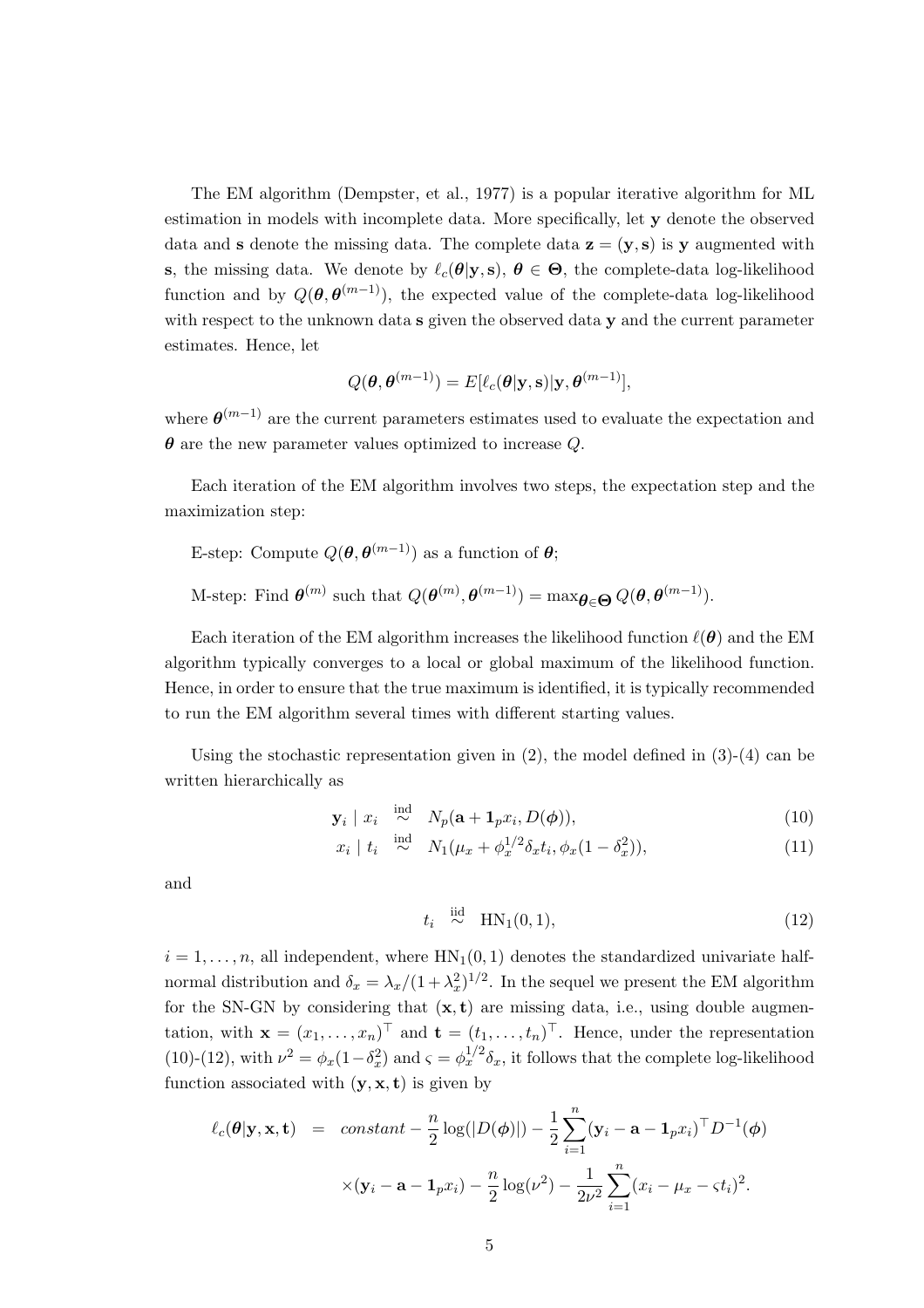$\text{Letting }\widehat{x_i}=E[x_i|\boldsymbol{\theta}=\widehat{\boldsymbol{\theta}}, \mathbf{y}_i],~\widehat{x_i^2}=E[x_i^2|\boldsymbol{\theta}=\widehat{\boldsymbol{\theta}}, \mathbf{y}_i],~\widehat{t_i}=E[T_i|\boldsymbol{\theta}=\widehat{\boldsymbol{\theta}}, \mathbf{y}_i],~\widehat{t_i^2}=E[T_i^2|\boldsymbol{\theta}=\widehat{\boldsymbol{\theta}}, \mathbf{y}_i]$  $\widehat{\theta}$ ,  $\mathbf{y}_i$  and  $\widehat{tx_i} = E[T_i x_i | \theta = \widehat{\theta}, \mathbf{y}_i]$ , using double conditional expectations and the moments of the truncated normal distributions (see Johnson et al., 1994, Section 10.1), we obtain

$$
\widehat{t}_i = \widehat{\mu}_{Ti} + W_{\Phi_1} \left( \frac{\widehat{\mu}_{T_i}}{\widehat{M}_T} \right) \widehat{M}_T, \tag{13}
$$

$$
\widehat{t}_i^2 = \widehat{\mu}_{T_i}^2 + \widehat{M}_T^2 + W_{\Phi_1} \left( \frac{\widehat{\mu}_{T_i}}{\widehat{M}_T} \right) \widehat{M}_T \widehat{\mu}_{T_i},\tag{14}
$$

$$
\widehat{x}_i = \widehat{r}_i + \widehat{s} \,\widehat{t}_i,\tag{15}
$$

$$
\widehat{x_i^2} = \widehat{T_x}^2 + \widehat{r}_i^2 + 2\widehat{r}_i \widehat{s} \widehat{t}_i + \widehat{s}^2 \widehat{t}_i^2, \tag{16}
$$

$$
\widehat{tx_i} = \widehat{r}_i \widehat{t}_i + \widehat{s} \widehat{t}_i^2, \tag{17}
$$

where  $W_{\Phi_1}(u) = \phi_1(u)/\Phi_1(u), u \in \mathbb{R}$ ,

$$
\widehat{M}_T^2 = \left\{ 1 + \widehat{\varsigma}^2 \mathbf{1}_p^\top (D(\widehat{\boldsymbol{\phi}}) + \widehat{\nu}^2 \mathbf{1}_p \mathbf{1}_p^\top)^{-1} \mathbf{1}_p \right\}^{-1},
$$

$$
\widehat{\mu}_{T_i} = \widehat{M}_T^2 \mathbf{1}_p^\top (D(\widehat{\boldsymbol{\phi}}) + \widehat{\nu}^2 \mathbf{1}_p \mathbf{1}_p^\top)^{-1} (\mathbf{y}_i - \widehat{\mathbf{a}} - \mathbf{1}_p \widehat{\mu}_x),
$$

$$
\widehat{T}_x^2 = \nu^2 \left\{ 1 + \widehat{\nu}^2 \mathbf{1}_p^\top D^{-1} (\widehat{\boldsymbol{\phi}}) \mathbf{1}_p \right\}^{-1}, \quad \widehat{r}_i = \widehat{\mu}_x + \widehat{T}_x^2 \mathbf{1}_p^\top D^{-1} (\widehat{\boldsymbol{\phi}}) (\mathbf{y}_i - \widehat{\mathbf{a}} - \mathbf{1}_p \widehat{\mu}_x), \text{ and }
$$

$$
\widehat{s} = \widehat{\varsigma} (1 - \widehat{T}_x^2 \mathbf{1}_p^\top D^{-1} (\widehat{\boldsymbol{\phi}}) \mathbf{1}_p), \ i = 1, \dots, n.
$$

Using a simple algebra we get

$$
E[\ell_c(\theta|\mathbf{y}, \mathbf{x}, \mathbf{t})|\mathbf{y}, \hat{\theta}] = constant -\frac{n}{2}\log(|D(\phi)|)
$$
  

$$
-\frac{1}{2}\sum_{i=1}^n (\mathbf{y}_i - \mathbf{a} - \mathbf{1}_p \hat{x}_i)^{\top} D^{-1}(\phi)(\mathbf{y}_i - \mathbf{a} - \mathbf{1}_p \hat{x}_i) - \frac{1}{2}\mathbf{1}_p^{\top} D^{-1}(\phi)\mathbf{1}_p \sum_{i=1}^n (\widehat{x}_i^2 - \widehat{x}_i^2)
$$
  

$$
-\frac{n}{2}\log(\nu^2) - \frac{1}{2\nu^2}\sum_{i=1}^n (\widehat{x}_i^2 + \mu_x^2 + \varsigma^2 \widehat{t}_i^2 - 2\widehat{x}_i\mu_x - 2\varsigma \widehat{x}\widehat{t}_i + 2\varsigma\mu_x \widehat{t}_i).
$$
 (18)

We have then the following EM algorithm:

**E-step:** Given  $\boldsymbol{\theta} = \widehat{\boldsymbol{\theta}}$ , compute  $\widehat{t}_i$ ,  $\widehat{t}_i^2$ ,  $\widehat{x}_i$ ,  $\widehat{x}_i^2$  and  $\widehat{tx}_i$  for  $i = 1, \ldots, n$ , using (13)-(17). **M-step**: Update  $\widehat{\boldsymbol{\theta}}$  by maximizing  $E[\ell_c(\boldsymbol{\theta}|\mathbf{y}, \mathbf{x}, \mathbf{t})|\mathbf{y}, \widehat{\boldsymbol{\theta}}]$  in (18) over  $\boldsymbol{\theta}$ , which leads to

$$
\begin{aligned}\n\widehat{\alpha}_{j} &= \bar{y}_{j} - \bar{\hat{x}}, \quad \widehat{\phi}_{1} = \frac{1}{n} \sum_{i=1}^{n} (y_{i1}^{2} - 2\hat{x}_{i}y_{i1} + \widehat{x}_{i}^{2}), \quad \widehat{\mu}_{x} = \frac{1}{n} \sum_{i=1}^{n} (\widehat{x}_{i} - \varsigma \widehat{t}_{i}), \\
\widehat{\phi}_{j} &= \frac{1}{n} \sum_{i=1}^{n} (y_{ij}^{2} + \alpha_{j}^{2} + \widehat{x}_{i}^{2} - 2\alpha_{j}y_{ij} - 2y_{ij}\widehat{x}_{i} + 2\alpha_{j}\widehat{x}_{i}), \\
\widehat{\nu}^{2} &= \frac{1}{n} \sum_{i=1}^{n} (\widehat{x}_{i}^{2} + \mu_{x}^{2} + \varsigma^{2}\widehat{t}_{i}^{2} - 2\mu_{x}\widehat{x}_{i} - 2\varsigma \widehat{t}\widehat{x}_{i} + 2\varsigma\mu_{x}\widehat{t}_{i}), \quad \widehat{\varsigma} = \frac{\sum_{i=1}^{n} (\widehat{t}\widehat{x}_{i} - \mu_{x}\widehat{t}_{i})}{\sum_{i=1}^{n} \widehat{t}_{i}^{2}},\n\end{aligned}
$$

where  $\bar{y}_j = \frac{1}{n}$ n  $\frac{n}{\sqrt{2}}$  $i=1$  $y_{ij}, \, \bar{\hat{x}} = \frac{1}{n}$ n  $\frac{n}{\sqrt{2}}$  $i=1$  $\widehat{x_i}$  and  $j = 2, \ldots, p$ . The skewness and scale parameters of the latent variable  $(x)$ , can be estimated by noting that  $\varsigma/\nu = \lambda_x$ , and  $\phi_x = \varsigma^2 + \nu^2$ .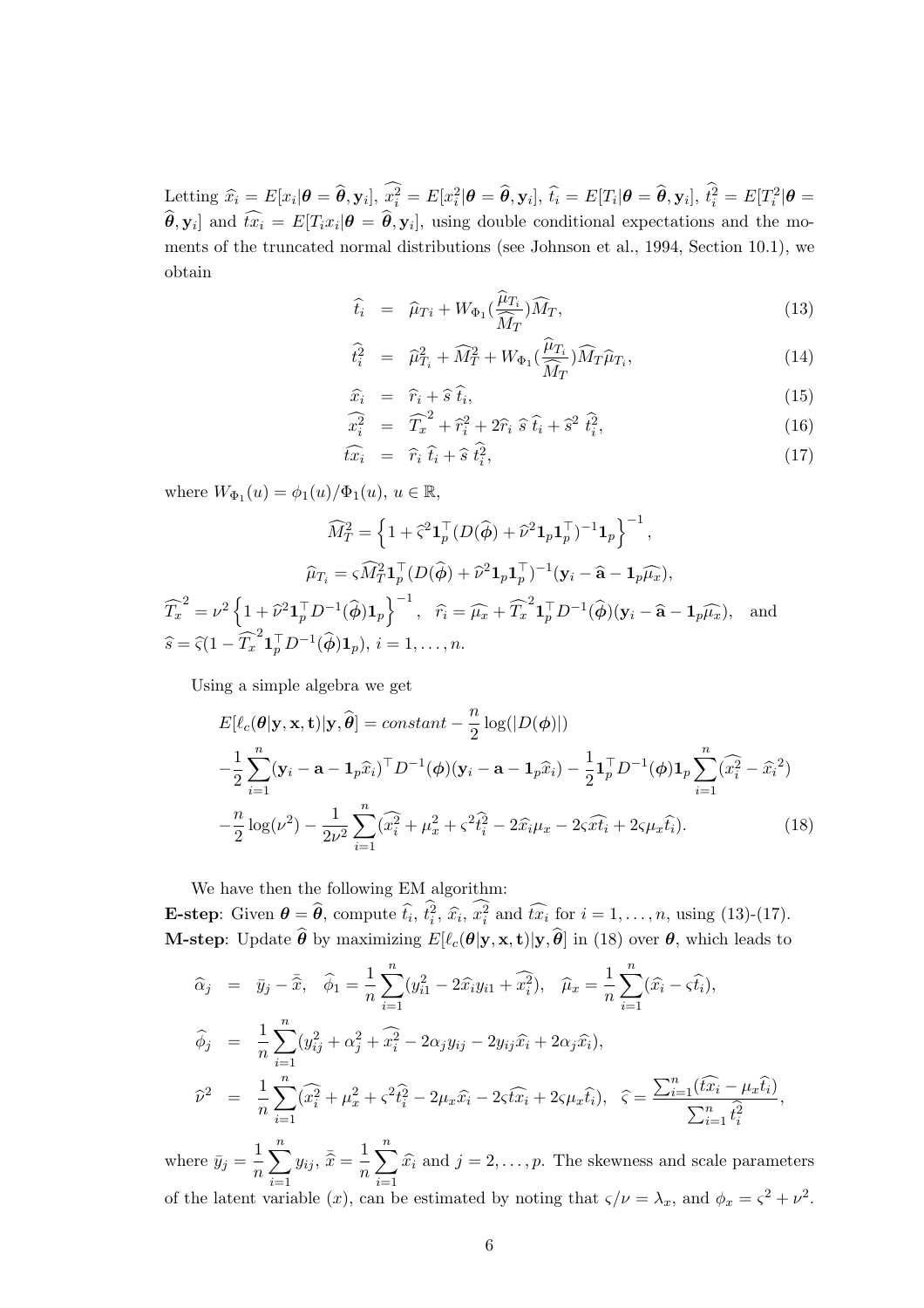Starting values for  $\theta$ ,  $\widehat{\theta}^0$ , can be taken from the estimates in the model normal, with values to  $\widehat{\lambda_x^0} > 0$   $(\widehat{\lambda_x^0} < 0)$  if the data present positive (negative) skewness, which can be depicted by looking at a data histogram.

Confidence regions for the parameters can be constructed using asymptotic results, assuming that the maximum likelihood estimate  $\widehat{\theta}$  has approximately a  $N_{2p+2}(\theta, \mathbf{J}^{-1}(\theta))$ distribution. In practice,  $J(\theta)$  is usually unknown and has to be replaced by the MLE  $J(\hat{\theta})$ . The matrix  $J(\theta) = \sum_{i=1}^{n} J_i(\theta)$  is required to be positive definite, with  $J_i(\theta)$ presented in the Appendix. Our experience in estimating the asymptotic variance of the MLE of  $\lambda_x$  indicates that it typically is overestimated. We believe that more precise confidence intervals are obtained by using the likelihood ratio statistics (see Section 5).

The EM algorithm for the normal model arise as a particular case of the above iterative scheme. All we have to do is to replace  $\lambda_x = 0$  in the expressions of the E and M steps and proceed with the simplifications. Moreover, computation of the observed information matrix is accomplished by dropping the third summand in the righthand hand side of (A1). This procedure seems to be important since if  $\lambda_x$  is suspected to be close to zero then the information matrix  $J(\theta)$  can be singular, although this has been proved only for simpler models (see, DiCiccio and Monti, 2004).

In simulations conducted, we have noted that when using the BFGS method to maximize directly the log-likelihood function (7), many samples the method converge to a point for which the observed information matrix J is singular. With the EM algorithm this problem does not occur.

### 4. Hypothesis testing

In the context of the Grubbs model the quality of the measurements is assessed using the additive bias and the precision of the different instruments (the instrument to be preferred is the one with the smallest bias  $\alpha_j$  and variance  $\phi_j$ ,  $j = 1, \ldots, p$ . Thus, one hypothesis of interest is to evaluate if the measurements made by the different instruments are exact, that is,  $H_{01}$ :  $\alpha_2 = \ldots = \alpha_p = 0$ . In comparing the precision of the instruments, the hypothesis of interest is  $H_{02}$ :  $\phi_1 = \ldots = \phi_p$ . The hypothesis that consider both situations is  $H_{03}$ :  $\alpha_2 = \ldots = \alpha_p = 0$ ,  $\phi_1 = \ldots = \phi_p$ . Depending on the application, these hypotheses can be tested jointly or separately. Moreover, given rejection in one of these hypothesis, it is frequent to consider testing equality of subsets of variances and bias. We notice that the above hypotheses can be written more generally as

$$
H_0 : \mathbf{C}\boldsymbol{\theta} = \mathbf{d} \tag{19}
$$

where **C** is ar  $r_p \times (2p + 2)$  matrix of rank  $r_c$  and **d** is a  $r_c$ -dimensional vector, **C** and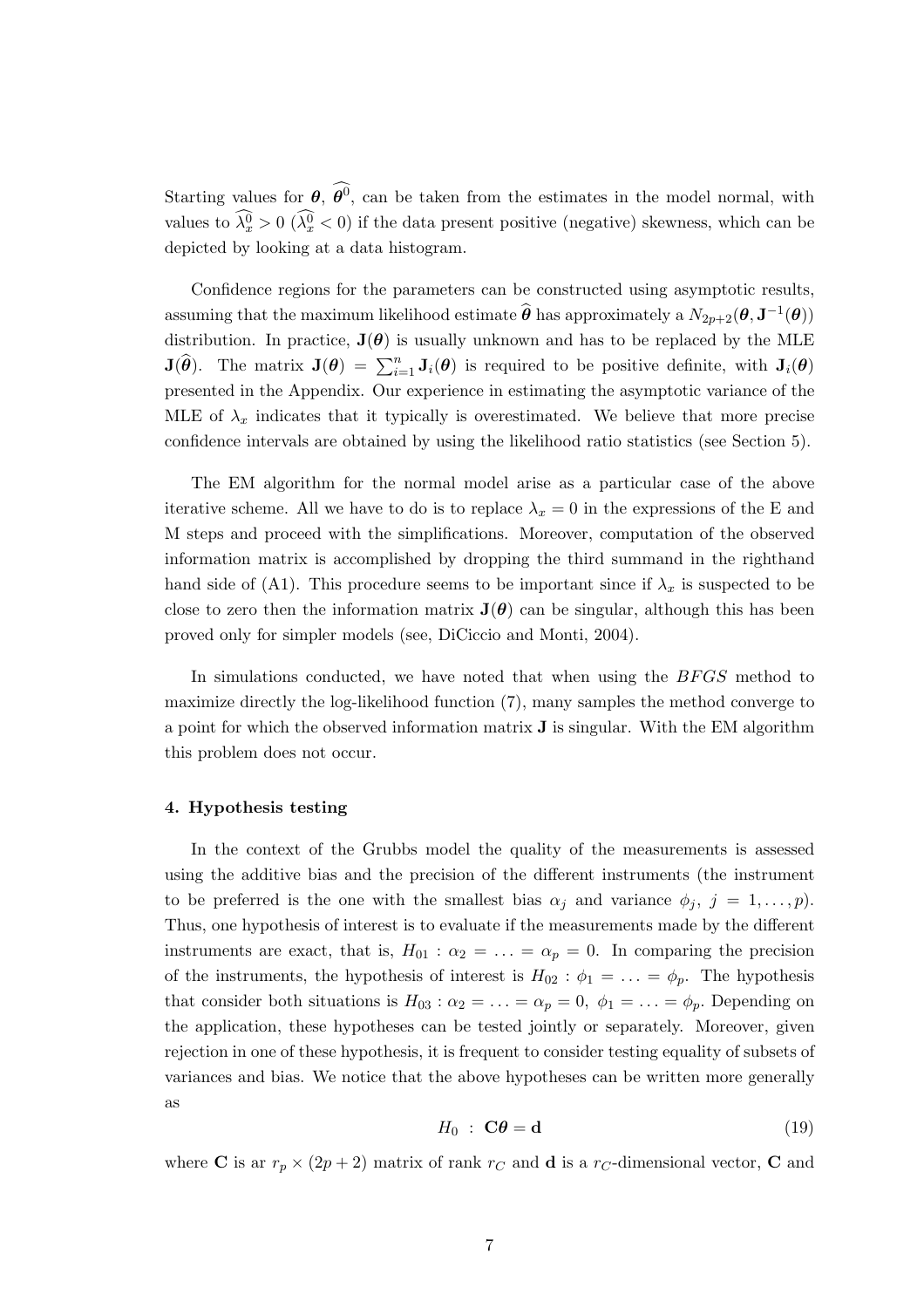d known. Hypothesis (19) can be tested using the Wald statistic

$$
W = (\mathbf{C}\widehat{\boldsymbol{\theta}} - \mathbf{d})^{\top} (\mathbf{C}^{\top} \mathbf{J}^{-1}(\widehat{\boldsymbol{\theta}})\mathbf{C})^{-1}(\mathbf{C}\widehat{\boldsymbol{\theta}} - \mathbf{d}).
$$
\n(20)

Under (19) and suitable regularity conditions we have that  $W \stackrel{D}{\rightarrow} \chi^2_{r_C}$ , as  $n \to \infty$ . Of course, it is also of interest testing the normal model hypothesis, that is,  $H_0: \lambda_x = 0$ . Although not being formal tests, as in Zhang and Davidian (2001), we compare the SN-GM and the normal model by inspecting some information criteria. Three criteria were selected: the Akaike Information Criterion (AIC,  $-\ell(\hat{\theta}) + P$ ), Schawarz Bayesian Information Criterion (BIC,  $-\ell(\hat{\theta}) + 0.5 \log(N)P$ ), and the Hannan-Quinn Criterion  $(HQ, -\ell(\hat{\theta}) + \log(\log(N))P)$ , where P is the number of free parameters in the model and  $N = p \times n$ . The preferred model is the one with the smallest value of the criterion. Furthermore, we can look at the likelihood ratio statistic  $(LR)$  as an informative tool.

#### 5. Application

Now we give an illustrative example of the methodology developed. Barnett (1969) presents data on measurements of the vital capacity of the human lung on a common group of 72 patients, using two instruments (standard and new), operated by skilled and unskilled operators. We consider the measurements divided by 100 in order to improve numerical stability. This data set has been extensively treated in the literature, under using the symmetric structural calibration comparative model of which the Grubbs model is a particular case.

To the EM algorithm, we consider the following convergence criteria

$$
\max_{j=1,\ldots,2p+2} \left| \left( \widehat{\theta}_j^{(m+1)} - \widehat{\theta}_j^{(m)} \right) / \widehat{\theta}_j^{(m)} \right| \le 10^{-4}.
$$

Maximum likelihood (ML) estimates and standard errors for the N-GM and SN-GM are given in Table 1. We note that estimates of  $\alpha_2$ ,  $\alpha_3$  and  $\alpha_4$  and  $\phi_j$ ,  $j = 1, \ldots, 4$ , (and their standard deviations) do not present remarkable differences with both models. Comparing the models by looking at the information criteria, we obtain: AIC=756.8, BIC=773.3 and HQ=755.6 for the SN-GM and AIC=752.9, BIC=771.2 and HQ=751.6 for the normal model. Consequently, the SN-GM outperforms the normal model. The likelihood ratio statistic to test  $H : \lambda_x = 0$ , is in accordance with the information criteria  $(LR = 9.78$  and P-value = 0.0018). Meanwhile, the Wald statistics  $(W = 2.20$  and P-value=0.13) and the 95% symmetric confidence interval (see Table 1), based on the normal approximation, are in disagreement with the above results. Further insight on differences between the models is provided by considering confidence intervals based on profile likelihoods for each parameter (PCI, Meeker and Escobar, 1995). We note from Table 1 that the PCI for the parameter  $\lambda_x$  seems to provide stronger evidence that is greater that zero and that the PIC for the other parameters are in good agreement with the one based on the normal approximation (CI). This fact is due that the Wald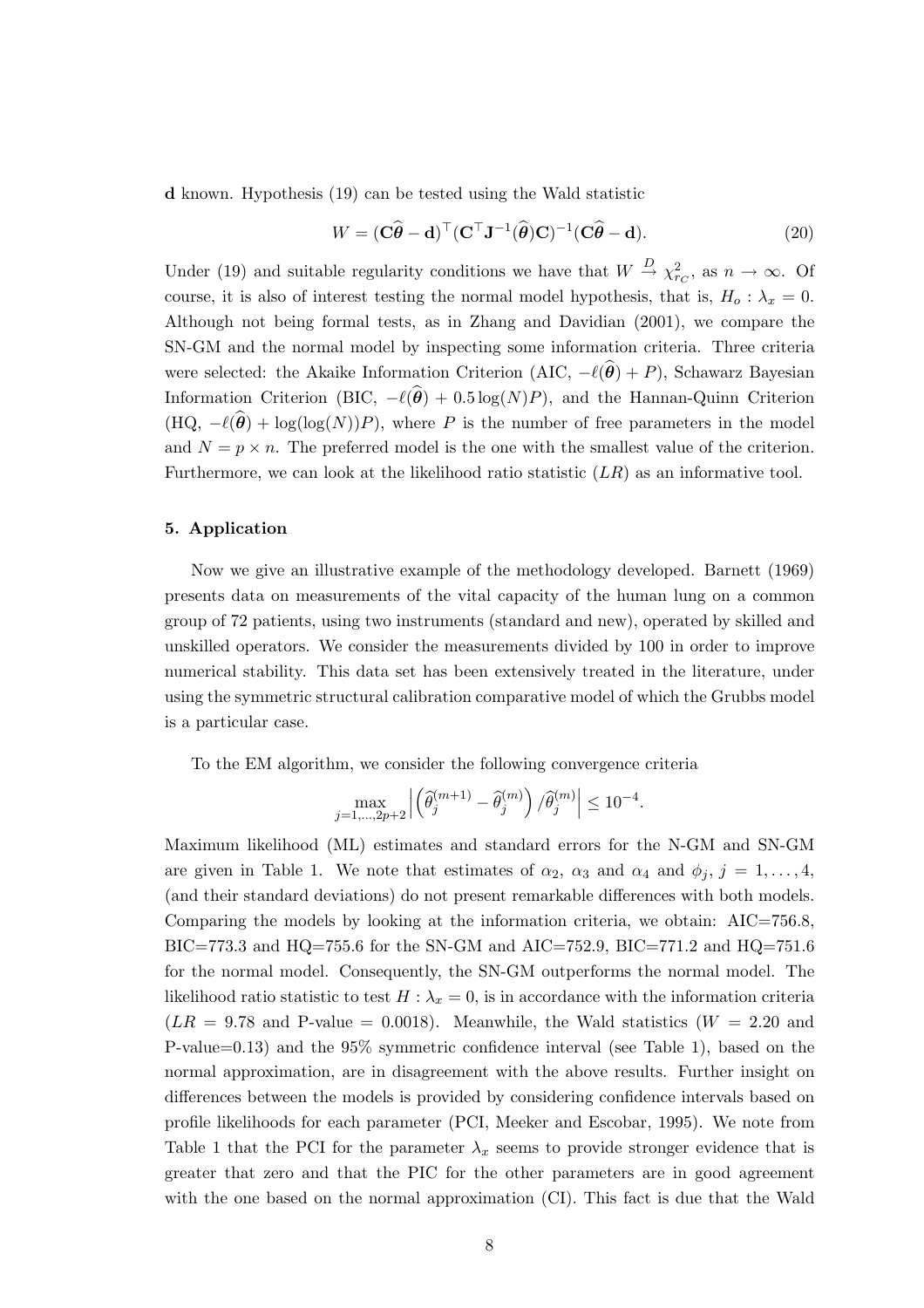statistic or normal approximation of the ML estimator is only appropriate if the LR is well approximates by a quadratic function (see Pawitan, 2000 and also Figure 2a).

A notable inferential discrepancy, which does not includes the skewness parameter, can be seen in Table 2. When testing the hypothesis  $H_{04}$  :  $\alpha_2 = \alpha_3 = \alpha_4 = -1.2$ , we rejected under SN-GM and not rejected under the N-GM at a 5% level (see Table 2). With the rejection of  $H_{05}$  and the acceptation of  $H_{06}$  we can say that instrument 2 is better.

Replacing the ML estimates of  $\theta$  in (9), we present in Figure (1) Q-Q plots and envelopes (lines represent the 5th percentile, the mean, and the 95th percentile of 100 simulated points for each observation). It seems to us that the plots in Figure 1 provide even stronger evidence than that from the information criteria, that the SN-GM provides a better fit to the data set than the normal Grubbs model.

|                | $N-GM$    |         | $SN-GM$   |         |                      |                  |
|----------------|-----------|---------|-----------|---------|----------------------|------------------|
| Parameter      | Estimate  | SE      | Estimate  | SЕ      | СI                   | PCI              |
| $\mu_x$        | 22.4611   | 0.9711  | 12.1559   | 1.3918  | [9.3720; 14.9396]    | [9.46; 14.91]    |
| $\alpha_2$     | $-0.7042$ | 0.2984  | $-0.7042$ | 0.2961  | $[-1.2964; -0.1120]$ | $[-1.29; -0.12]$ |
| $\alpha_3$     | $-0.9750$ | 0.3610  | $-0.9750$ | 0.3649  | $-1.7048; -0.2452]$  | $[-1.69; -0.26]$ |
| $\alpha_4$     | $-1.4389$ | 0.3657  | $-1.4389$ | 0.3693  | $[-2.1775; -0.7003]$ | $[-2.16; -0.71]$ |
| $\phi_x$       | 62.9065   | 10.6442 | 168.9100  | 39.9448 | [89.0191; 248.8071]  | [129.00;220.00]  |
| $\phi_1$       | 4.9979    | 0.9947  | 5.0611    | 0.9888  | [3.0835; 7.0386]     | [3.49; 7.53]     |
| $\phi_2$       | 1.4129    | 0.5698  | 1.2516    | 0.5640  | [0.1235; 2.3797]     | [0.29; 2.62]     |
| $\phi_3$       | 4.3831    | 0.9742  | 4.5264    | 0.9997  | [2.5271; 6.5258]     | [2.89; 6.95]     |
| $\phi_4$       | 4.6330    | 1.0321  | 4.7577    | 1.0646  | [2.6286; 6.8868]     | [3.02; 7.36]     |
| $\lambda_x$    |           |         | 5.6763    | 3.8284  | $[-1.9818; 13.3350]$ | $[2.10; \infty]$ |
| log-likelihood | -747.7896 |         | -742.8945 |         |                      |                  |

Tabela 1: Results of fitting N-GM and SN-GM to the data set in Barnett. SE are the estimated asymptotic standard errors. CI is the 95% confidence interval based in the normal approximation of the ML estimates. PCI is the 95% confidence interval based on the profile likelihood.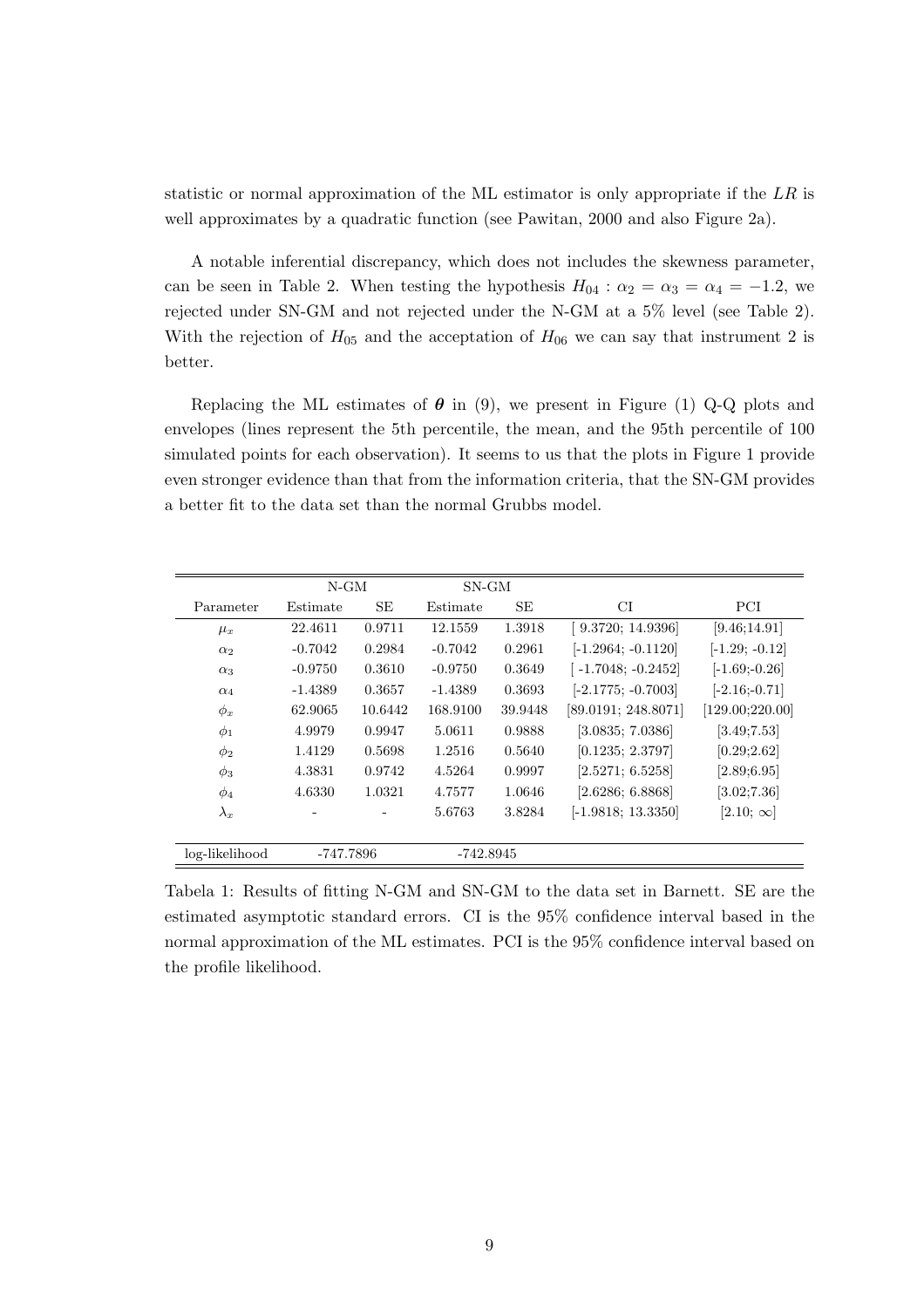|                                                                             | $N-GM$  |         | SN-GM   |         |
|-----------------------------------------------------------------------------|---------|---------|---------|---------|
| Hypothesis                                                                  | Value   | P-value | Value   | P-Value |
| $H_{01}$ : $\alpha_2 = \alpha_3 = \alpha_4 = 0$                             | 16.4007 | 0.0010  | 16.1057 | 0.0011  |
| $H_{02}$ : $\phi_1 = \phi_2 = \phi_3 = \phi_4$                              | 13.9184 | 0.0009  | 14.9899 | 0.0006  |
| $H_{03}$ : $\alpha_2 = \alpha_3 = \alpha_p = 0, \ \phi_1 = \ldots = \phi_4$ | 30.3191 | 0.0000  | 31.0954 | 0.000   |
| $H_{04}$ : $\lambda_x = 0$                                                  |         |         | 2.1977  | 0.1382  |
| $H_{05}$ : $\alpha_2 = \alpha_3 = \alpha_4 = -1.2$                          | 7.6961  | 0.0587  | 7.9169  | 0.0478  |
| $H_{06}$ : $\alpha_3 = \alpha_4 = -1.2$ ; $\phi_1 = \phi_3 = \phi_4$        | 1.8912  | 0.7558  | 1.8022  | 0.7721  |

Tabela 2: Barnett data set. Result of the Wald statistic to hypothesis of interest.



Figura 1: Barnett data set. Q-Q plots and simulated envelopes: (a) Skew-normal Grubbs model and (b) Normal Grubbs model.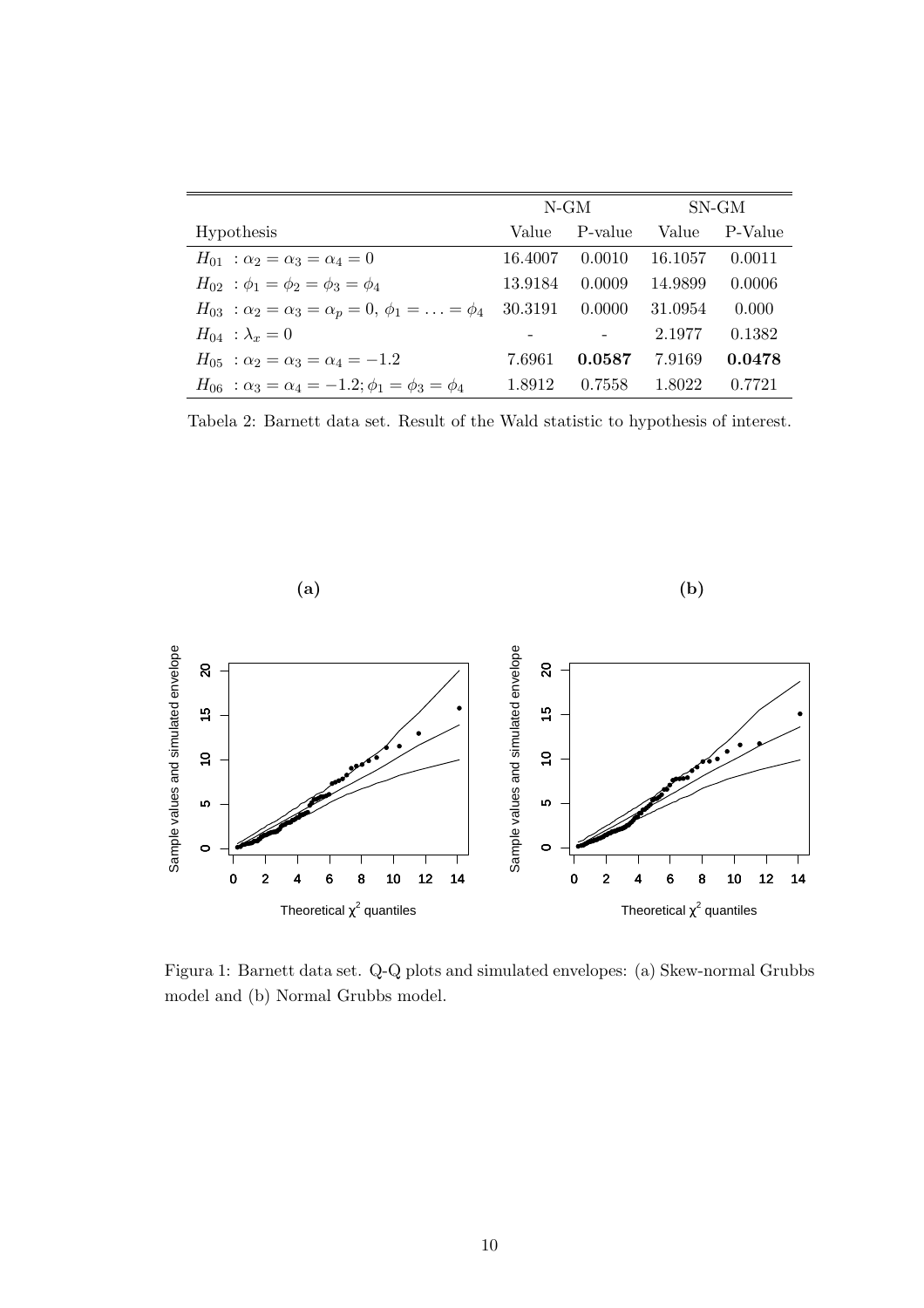





Figura 2: Barnett data set. Likelihood ratio  $(LR)$  based on the profile likelihood: (a)  $\lambda_x$ ; (b)  $\alpha_2$ ; (c)  $\alpha_3$  and (d)  $\phi_4$ . The line in each graphic is the 95% limit  $(\chi_1^2(0.95) = 3.84)$ .

## 6. Conclusions

We have presented strategies to estimation and hypotheses testing in the Grubbs model under the skew-normal distribution. Parameter estimation is conducted via maximum likelihood, by using the EM algorithm, yielding closed form expressions for the equations in the M-step, which seems to be more robust with respect to initial values. Hypothesis testing is approached by using Wald statistics test and we emphasize that it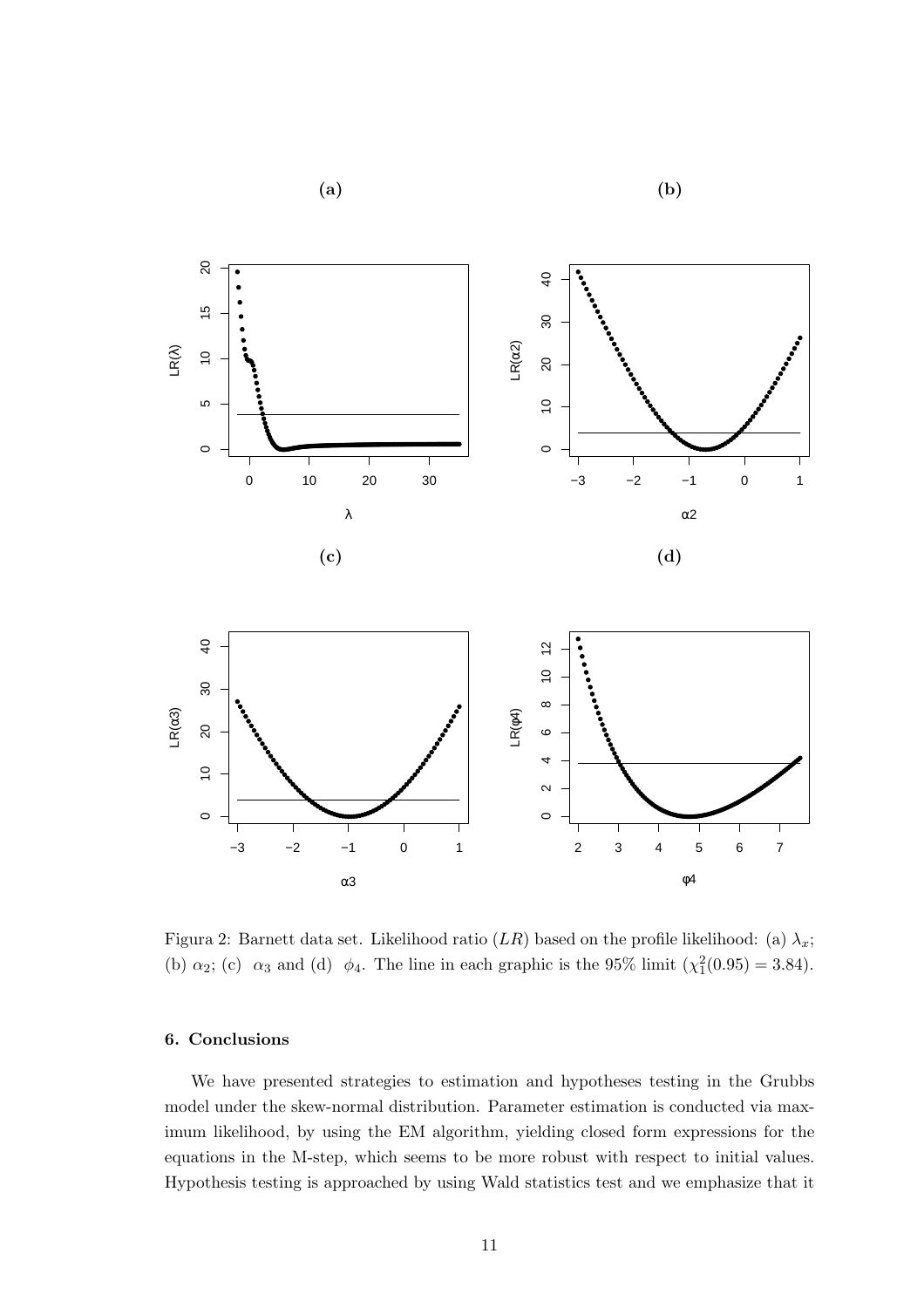can be less efficient than procedures based on the likelihood. The assessment of influence of data and model assumption on the result of the statistical analysis is a key aspect. Work is in progress addressing specifically influence local and residual analysis.

#### Acknowledgements

The authors acknowledge the partial financial support from CNPq/CAPES, Brasil.

### Appendix

Observed information matrix

In this appendix the observed information matrix is obtained for the SN-GM. Letting  $d_i = (\mathbf{y}_i - \boldsymbol{\mu})^\top \mathbf{\Sigma}^{-1} (\mathbf{y}_i - \boldsymbol{\mu})$  and  $K_i$  the last term in (8), we have from (7) that

$$
\frac{\partial \ell_i(\boldsymbol{\theta})}{\partial \boldsymbol{\gamma}} = -\frac{1}{2} \frac{\partial \log |\boldsymbol{\Sigma}|}{\partial \boldsymbol{\gamma}} - \frac{1}{2} d_i \boldsymbol{\gamma} + \frac{\partial \log K_i}{\partial \boldsymbol{\gamma}},\tag{A1}
$$

where

$$
\frac{\partial \log K_i}{\partial \gamma} = W_{\Phi_1}(A_x a_i) \left\{ A_x \frac{\partial a_i}{\partial \gamma} + a_i \frac{\partial A_x}{\partial \gamma} \right\},\,
$$

with  $W_{\Phi_1}(u) = \phi_1(u)/\Phi_1(u)$ ,  $u \in \mathbb{R}$ , of (7) we can rewrite  $K_i = \Phi_1(A_x a_i)$ , with  $A_x = \frac{\phi_x}{a_i}$ c  $a_i = (\mathbf{y}_i - \boldsymbol{\mu})^\top D^{-1}(\boldsymbol{\phi}) \mathbf{1}_p$  and  $c = 1 + \phi_x \mathbf{1}_p^\top D^{-1}(\boldsymbol{\phi}) \mathbf{1}_p$ ,  $\boldsymbol{\gamma} = \mu_x, \boldsymbol{\alpha}, \phi_x, \boldsymbol{\phi}, \lambda_x$ , and

$$
d_i\boldsymbol{\gamma}=\frac{\partial d_i}{\partial \boldsymbol{\gamma}},\ \ \boldsymbol{\gamma}=\mu_x,\ \boldsymbol{\alpha},\ \phi_x,\ \boldsymbol{\phi},\ \lambda_x,
$$

 $i = 1, \ldots, n$ . Further, using results related to matrix differentiation (Nel, 1980), it follow that

$$
\frac{\partial \log |\Sigma|}{\partial \gamma} = 0, \ \gamma = \mu_x, \alpha, \lambda_x,
$$
\n
$$
\frac{\partial \log |\Sigma|}{\partial \phi_x} = c^{-1} \frac{c-1}{\phi_x},
$$
\n
$$
\frac{\partial \log |\Sigma|}{\partial \phi} = -\frac{\phi_x}{c} D^{-2}(\phi) \mathbf{1}_p + D^{-1}(\phi) \mathbf{1}_p,
$$
\n
$$
\frac{\partial A_x}{\partial \gamma} = 0, \ \gamma = \mu_x, \alpha,
$$
\n
$$
\frac{\partial A_x}{\partial \phi} = \frac{(2c + \lambda_x^2)}{2\lambda_x^2} A_x^3 D^{-2}(\phi) \mathbf{1}_p,
$$
\n
$$
\frac{\partial A_x}{\partial \phi_x} = \frac{(2c + \lambda_x^2 - c^2)}{2\phi_x^2 \lambda_x^2} A_x^3,
$$
\n
$$
\frac{\partial A_x}{\partial \lambda_x} = \frac{\phi_x}{\Lambda_x^2 \lambda_x^3} A_x^3,
$$
\n
$$
d_{i\gamma} = 0, \ \gamma = \lambda_x,
$$
\n
$$
d_{i\mu_x} = -2\mathbf{1}_p^\top \Sigma^{-1} X_i,
$$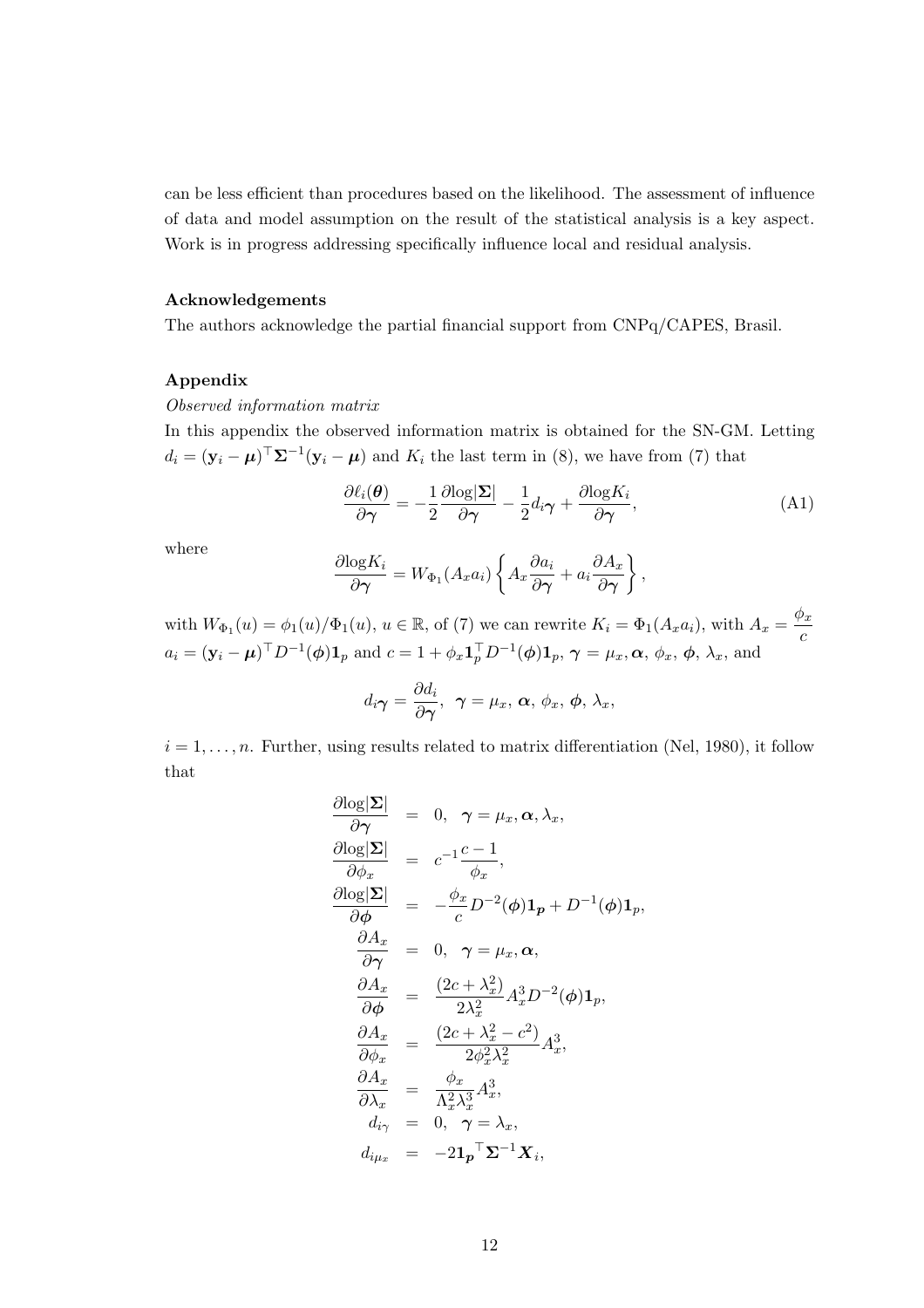$$
d_i \alpha = -2\mathbb{I}_{(p)} \Sigma^{-1} X_i,
$$
  
\n
$$
d_{i\phi_x} = -c^{-2} a_i^2,
$$
  
\n
$$
d_{i\phi} = -D^{-2}(\phi) D(X_i) X_i + 2c^{-1} \phi_x a_i D^{-2}(\phi) X_i - c^{-2} \phi_x^2 a_i^2 D^{-2}(\phi) \mathbf{1}_p,
$$
  
\n
$$
\frac{\partial a_i}{\partial \gamma} = 0, \ \gamma = \phi_x, \lambda_x,
$$
  
\n
$$
\frac{\partial a_i}{\partial \mu_x} = -\mathbf{1}_p^\top D^{-1}(\phi) \mathbf{1}_p,
$$
  
\n
$$
\frac{\partial a_i}{\partial \alpha} = -D^{-1}(\psi) \mathbf{1}_{p-1},
$$
  
\n
$$
\frac{\partial a_i}{\partial \phi} = -D^{-2}(\phi) X_i,
$$

where  $\mathbf{X}_i = (\mathbf{y}_i - \mathbf{a} - \mathbf{1}_p \mu_x)$ ,  $\mathbb{I}_{(p)} = (\mathbf{0}, \mathbf{I}_{p-1})$ , of dimension  $(p-1) \times p$ , and  $\boldsymbol{\psi} = (\phi_2, ..., \phi_p)^\top$ ,  $i = 1, \ldots, n$ .

From (A1) it follows that the observed, per element, information matrix is given by

$$
\mathbf{J}_{i}(\boldsymbol{\theta}) = -\frac{\partial^{2} \ell_{i}(\boldsymbol{\theta})}{\partial \gamma \partial \boldsymbol{\tau}^{\top}} = -\left\{ \begin{array}{c} -\frac{1}{2} \frac{\partial^{2} \log |\boldsymbol{\Sigma}|}{\partial \gamma \partial \boldsymbol{\tau}^{\top}} - \frac{1}{2} d_{i} \gamma \boldsymbol{\tau}^{\top} + \frac{\partial^{2} \log K_{i}}{\partial \gamma \partial \boldsymbol{\tau}^{\top}} \end{array} \right\},
$$
(A2)

where

$$
\frac{\partial^2 \text{log} K_i}{\partial \gamma \partial \tau^{\top}} = W_{\Phi_1}(A_x a_i) \left\{ \frac{\partial A_x}{\partial \gamma} \frac{\partial a_i}{\partial \tau^{\top}} + A_x \frac{\partial^2 a_i}{\partial \gamma \partial \tau^{\top}} + \frac{\partial a_i}{\partial \gamma} \frac{\partial A_x}{\partial \tau^{\top}} + a_i \frac{\partial^2 A_x}{\partial \gamma \partial \tau^{\top}} \right\} \n+ \Delta_{\Phi_1}(A_x a_i) \left\{ A_x \frac{\partial a_i}{\partial \gamma} + a_i \frac{\partial A_x}{\partial \gamma} \right\} \left\{ A_x \frac{\partial a_i}{\partial \tau^{\top}} + a_i \frac{\partial A_x}{\partial \tau^{\top}} \right\},
$$

 $\Delta_{\Phi_1}(u) = W'_{\Phi_1}(u) = -W_{\Phi_1}(u)(u + W_{\Phi_1}(u)), u \in \mathbb{R}$ , and

$$
d_{i\boldsymbol{\gamma}}\boldsymbol{\tau}^{\top} = \frac{\partial^2 d_i}{\partial \boldsymbol{\gamma} \partial \boldsymbol{\tau}^{\top}}, \boldsymbol{\gamma}, \boldsymbol{\tau} = \mu_x, \boldsymbol{\alpha}, \phi_x, \phi, \lambda_x.
$$

After lengthy algebric manipulations we arrive at

$$
\frac{\partial^2 \log |\Sigma|}{\partial \tau \partial \gamma^{\top}} = 0, \quad \tau = \mu_x, \alpha, \lambda_x; \quad \gamma = \mu_x, \alpha, \phi_x, \phi, \lambda_x,
$$
\n
$$
\frac{\partial^2 \log |\Sigma|}{\partial \phi_x \partial \phi_x} = -\frac{1}{c^2 \phi_x^2} (c - 1)^2,
$$
\n
$$
\frac{\partial^2 \log |\Sigma|}{\partial \phi_x \partial \phi^{\top}} = -c^{-2} \mathbf{1}_p{}^{\top} D^{-2}(\phi),
$$
\n
$$
\frac{\partial^2 \log |\Sigma|}{\partial \phi \partial \phi^{\top}} = -D^{-2}(\phi) - c^{-2} \phi_x^2 D^{-1}(\phi) M D^{-1}(\phi) + 2c^{-1} \phi_x D^{-3}(\phi),
$$
\n
$$
\frac{\partial^2 A_x}{\partial \phi_x \partial \phi_x} = -\frac{\lambda_x^2 + 1}{\lambda_x^2 \phi_x^3} A_x^3 + \frac{3(2c + \lambda_x^2 - c^2)^2}{4\lambda_x^4 \phi_x^4} A_x^5,
$$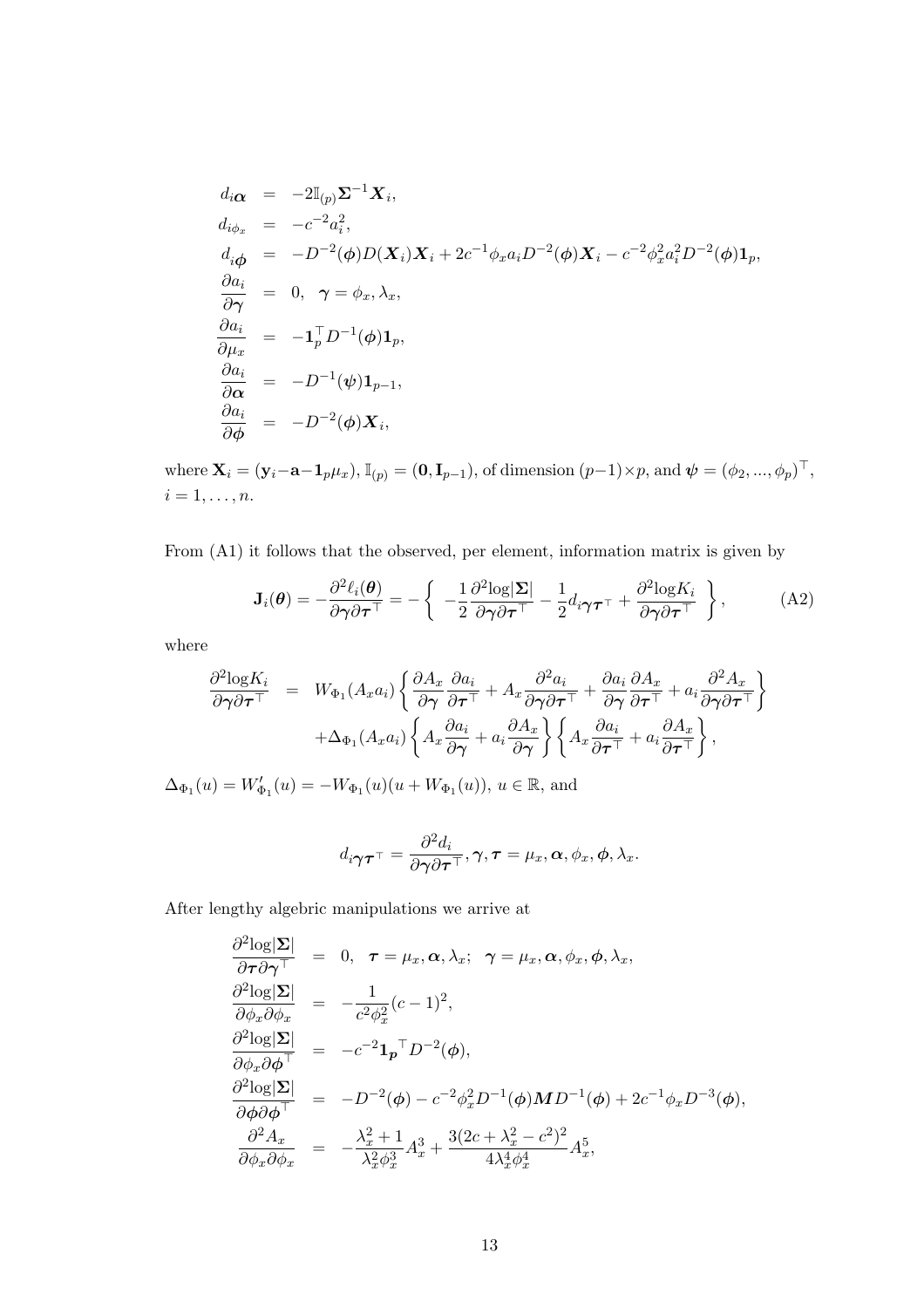$$
\frac{\partial^2 A_x}{\partial \phi_x \partial \phi^{\top}} = [\frac{(c-1)}{\lambda_x^2 \phi_x} A_x^3 + \frac{3(2c + \lambda_x^2)(2c + \lambda_x^2 - c^2)}{4\lambda_x^4 \phi_x^2} A_x^5] \mathbf{1}_p \top D^{-2}(\phi), \n\frac{\partial^2 A_x}{\partial \phi_x \partial \lambda_x} = \frac{c - 2}{\lambda_x^3 \Lambda_x \phi_x} A_x^3 + \frac{3(2c + \lambda_x^2 - c^2)}{2\lambda_x^5 \Lambda_x^2 \phi_x} A_x^5, \n\frac{\partial^2 A_x}{\partial \phi \partial \phi^{\top}} = [\frac{\phi_x}{\lambda_x^2} A_x^3 + \frac{3(2c + \lambda_x^2)}{4\lambda_x^4}] A_x^5] D^{-1}(\phi) \mathbf{M} D^{-1}(\phi) \n- \frac{2c + \lambda_x^2}{\lambda_x^2} D^{-3}(\phi) A_x^3, \n\frac{\partial^2 A_x}{\partial \phi \partial \lambda_x} = \frac{\phi_x A_x^3}{2\lambda_x^5 \Lambda_x^2} [3A_x^2 (2c + \lambda_x^2) - 4\lambda_x^2 \Lambda_x] D^{-2}(\phi) \mathbf{1}_p, \n\frac{\partial^2 A_x}{\partial \lambda_x \partial \lambda_x} = - \frac{3\phi_x}{\lambda_x^4 \Lambda_x^2} A_x^3 + \frac{3\phi_x^2}{\Lambda_x^6 \Lambda_x^4} A_x^5, \nd_{i\mu_x \mu_x} = 2\mathbf{1}_p \top \Sigma^{-1} \mathbf{1}_p, \nd_{i\mu_x \phi_x} = 2 \frac{(c - 1)}{c^2 \phi_x} a_i, \nd_{i\mu_x \phi_x} = 2 \frac{c - 1}{c^2 \phi_x} \mathbf{1}_i, \nd_{i\alpha \phi_x} = 2c^{-2} a_i D^{-1}(\phi), \nd_{i\alpha \phi_x} = 2c^{-2} a_i D^{-1}(\phi) [D(\mathbf{X}_i) - c^{-1} \phi_x a_i], \nd_{i\alpha \phi_x} = 2 \frac{c^{-3}}{2(c - 1)} (a_i)^2, \nd_{i\phi_x \phi_x} = 2 \frac{c^{-3}}{2(c - 1)} (a_i^2, -a_i D^{-2}(\phi) \mathbf{X}_
$$

 $i = 1, \ldots, n$ , where  $\mathbf{M} = D^{-1}(\boldsymbol{\phi}) \mathbf{1}_p \mathbf{1}_p^\top D^{-1}(\boldsymbol{\phi})$ .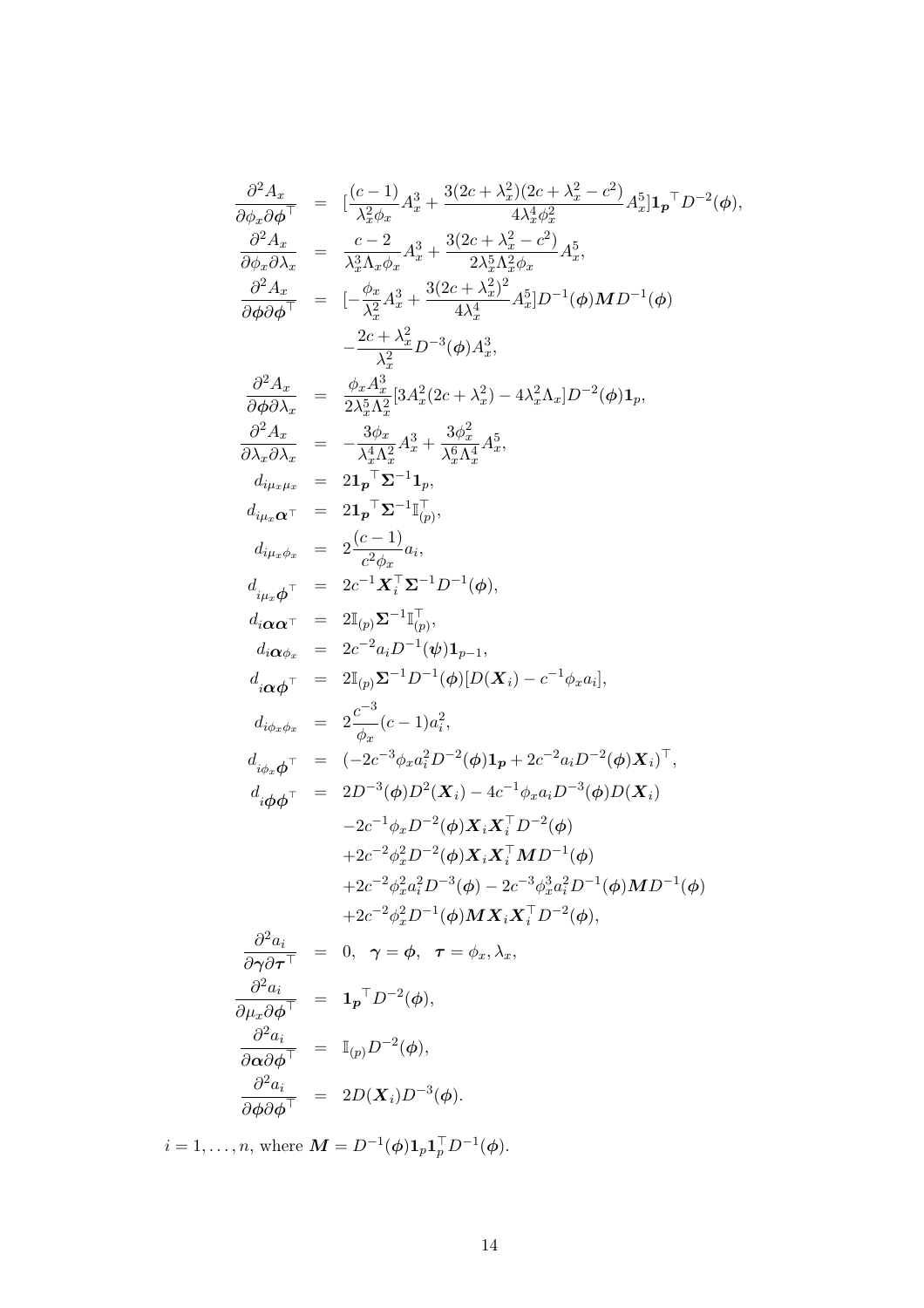#### References

Arellano-Valle, R. B. and Genton, M. G. (2005). Fundamental skew distributions. Journal of Multivariate Analysis, 96, 93-116.

Arellano-Valle R. B., Bolfarine, H. and Lachos, V. H. (2005a). Skew-normal linear mixed models. Journal of Data Science, 3, 415-438.

Arellano-Valle R. B., Ozan, S., Bolfarine, H. and Lachos, V. H. (2005b). Skew-normal measurement error models. Journal of Multivariate Analysis, 96, 265-281.

Azzalini, A. (1985). A class of distributions which includes the normal ones. Scandinavian Journal of Statistics, 12, 171-178.

Azzalini, A. (1986). Further results on a class of distributions which includes the normal ones. Statistica (Bologna), 46, 199-208.

Azzalini, A. and Capitanio, A. (2005). Statistical applications of the multivariate skew normal distribution. Journal of the Royal Statistical Society - Series B, 61, 579-602.

Azzalini, A. and Dalla-Valle, A. (1996). The multivariate skew-normal distribution. Biometrika, 83, 715-726.

Barnett, V. D. (1969). Simultaneous pairwise linear structural relationships. Biometrics, 25, 129-142.

Bazán, J. L., Branco, M. D. and Bolfarine, H. (2005). A skew item response model. To appear in Bayesian Analysis.

Dempster, A. P., Laird, N. M. and Rubin, D. B. (1977). Maximum likelihood from incomplete data via the EM algorithm. Journal of the Royal Statistical Society - Series B, 39, 1-22.

Dalla Valle, A. (2004). The skew-normal distribution. In: Genton, M. G. Skew-Elliptical Distributions and their Applications, (Boca Raton, FL: Chapman & Hall/CRC), pp 3-24.

DiCiccio, T. J. and Monti, A. C. (2004). Inferential aspects of the skew exponential power distribution. Journal of the American Statistical Association, 99, 439-450.

Genton, M. G. (2004). Skew-Elliptical Distributions and their Applications, Boca Raton, FL: Chapman & Hall/CRC.

Grubbs, F. E. (1948). On estimating precision of measuring instruments and product variability. Journal of the American Statistical Association, 43, 243-264.